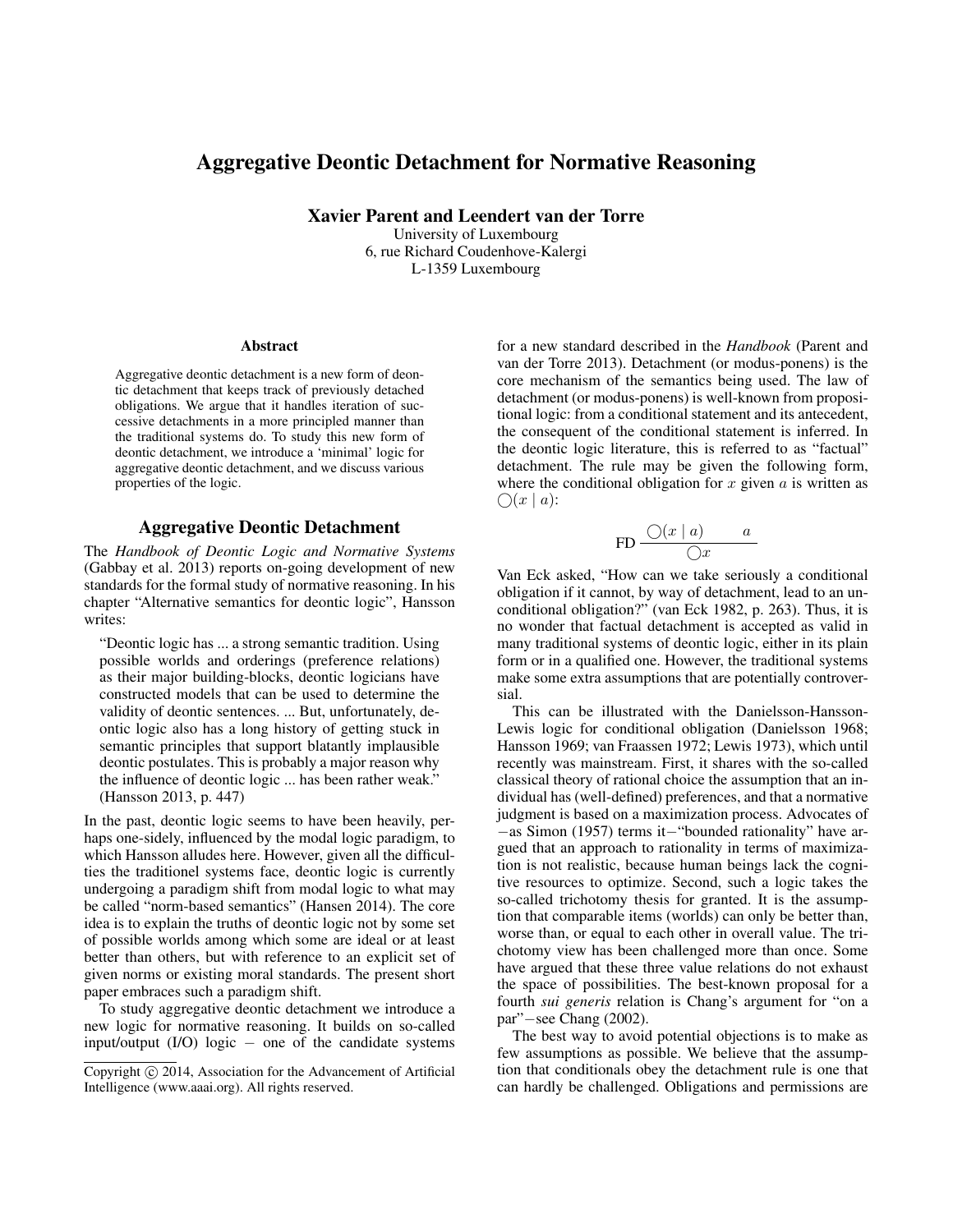contextual and vary based on the setting. Consequently, a norm always takes the form of a conditional statement. Some philosophers like Boghossian (2000) think (rightly, in our view) that the disposition to reason according to detachment is constitutive of the possession of the concept of conditional, and thus of the concept of norm. The idea is that, if some agent says "if  $a$  then  $x$ ", and if he truly means it, then he commits himself to detaching  $x$  given  $a$ . If this agent refuses to acknowledge that he is justified in employing detachment, this will be good evidence that he fails to understand what is meant by "if ... then". Accepting detachment and acquiring an implication are two sides of the same coin.

The present paper focuses on the question of how to handle iterations of successive detachments. The standard I/O systems handle them, by injecting the following rule, known as "deontic detachment":

$$
\text{DD} \frac{O(y \mid x) \qquad \bigcirc x}{\bigcirc y}
$$

That is fully in line with the tradition in deontic logic. For instance, the Danielsson-Hansson-Lewis semantics for conditional obligation validates such a law. However, potential counterexamples to DD may be found in the literature (McLaughlin 1955; Hansson 1997; Makinson 1999). They all rely on the intuition that the obligation of  $y$  ceases to hold when the obligation of  $x$  is violated. This can be illustrated with the following example, due to Broome (2013, §7.4):

You ought to exercise hard everyday

If you exercise hard everyday, you ought to eat heartily

?\* You ought to eat heartily

Intuitively, the obligation to eat heartily no longer holds, if you do not take exercise. Like the others, this counterexample suggests an alternative (call it "aggregative") form of detachment, which keeps track of what has been previously detached:

$$
\text{ADD} \frac{O(y \mid x) \qquad \bigcirc x}{O(x \land y)}
$$

This form of detachment has been overlooked in the literature.

To study aggregative deontic detachment we define a system supporting ADD, but not DD. Accepting ADD, but not DD, implies rejecting the rule known as "weakening". This is the rule, where  $\vdash$  stands for the deducibility relation in propositional logic:

$$
\mathbf{W} \frac{\bigcirc (x \mid a) \qquad x \vdash y}{\bigcirc (y \mid a)}
$$

ADD and W together imply  $DD<sup>1</sup>$ .

We provide not only a suitable semantics, but also a sound and complete axiomatization for the new logic. Due to space limitations we do not give the soundness and completeness proofs here, but we do present some properties of the new logic.

## Logic for Aggregative Deontic Detachment

In input/output logic, a normative code is a set  $N$  of conditional obligations. A conditional obligation is a pair  $(a, x)$ , where  $a$  and  $x$  are two formulae of classical propositional logic. We use this notation instead of  $\bigcirc (x \mid a)$ , because the latter has distinct interpretations in the literature. In the notation  $(a, x)$ , the first element a is called the body of the rule, and is thought of as an input, representing some condition or situation. The second element  $x$  is called the head of the rule. and is thought of as an output, representing what the norm tells us to be obligatory in that situation. We use the standard notation  $(\top, x)$  for the unconditional obligation of x, where  $\top$  is a zero-place connective standing for 'tautology'.

Some further notation.  $\mathcal L$  is the set of all formulae of classical propositional logic. Given an input  $A \subseteq \mathcal{L}$ , and a set of generators  $N$ ,  $N(A)$  denotes the image of N under A, i.e.,  $N(A) = \{x : (a, x) \in N \text{ for some } a \in A\}$ .  $Cn(A)$ denotes the set  $\{x : A \vdash x\}$ , where  $\vdash$  is the deducibility relation used in classical propositional logic. The notation  $x \parallel y$  is short for  $x \vdash y$  and  $y \vdash x$ . We use PL as an abbreviation for (classical) propositional logic. For the sake of conciseness, we denote by  $h(M)$  the set of all the heads of elements of M. Moreover,  $\mathcal{B}_{A}^{M}$  denotes the set of all B such that  $A \subseteq B = Cn(B) \supseteq M(B)$ . Intuitively,  $\mathcal{B}_{A}^{M}$  gathers all the  $B$ s that contain  $A$  and are closed under both  $Cn$  and  $M$ . **Definition 1** (Semantics).  $x \in \mathcal{O}(N, A)$  *if and only if there is some finite*  $M \subseteq N$  *such that,* 

- $M(Cn(A)) \neq \emptyset$ , and
- *for all*  $B$ *, if*  $B \in \mathcal{B}_{A}^{M}$ *, then*  $x \dashv \neg M(B)$ *.*

We call such a  $M$  an  $A$ -witness for  $x$ .  $\mathcal O$  is a variation of the operation *out*<sup>3</sup> defined by Makinson and van der Torre (2000). We have  $out_3(N, A) = \bigcap \{Cn(N(B)) : B \in \mathcal{B}_{A}^{N}\}.$ While  $out_3$  validates DD,  $O$  does not, as illustrated below.

Example 1 (Deontic Detachment). *Consider the two norms*  $N = \{(\top, a), (a, x)\}\$ . We have obligation  $a \in \mathcal{O}(N, \top)$ , *since*  $M = \{(\top, a)\}\$ is a  $\top$ -witness for a. We also have  $x \in \mathcal{O}(N, a)$ , since  $M = \{(a, x)\}\$ is an a-witness for x. But *we do not have*  $x \in \mathcal{O}(N, T)$ *. To see this, it suffices to go through all the non-empty subsets of* N*, and check that, for each of them, the smallest relevant* B *does not deliver heads whose conjunction is equivalent to* x*:*

| M                      | $B_{\perp}$        | M(B)         |
|------------------------|--------------------|--------------|
| $\{(\top,a)\}\$        | Cn(a)              | $\{a\}$      |
| $\{(a, x)\}\$          | $C_{n}(\emptyset)$ | <sub>0</sub> |
| $\{(\top, a)(a, x)\}\$ | Cn(a,x)            | $\{a,x\}$    |

We define  $\mathcal{O}(N) = \{(A, x) : x \in \mathcal{O}(N, A)\}\)$ . This definition leads to an axiomatic characterization that is much alike those used for conditional logic.

Given a set R of rules,  $(a, x)$  is said to be derivable from N if  $(a, x)$  is in the least superset of N that is closed under the rules in R. This may be written as  $(a, x) \in \mathcal{D}(N)$ , or equivalently  $x \in \mathcal{D}(N, a)$ . The specific rules of interest here are described below. They are formulated for a singleton input set  $A$  (for such an input set, curly brackets will be omitted). SI, EQ and ACT abbreviate "strengthening of the input," "equivalence" and "aggregative cumulative transitivity."

 $1$ (van der Torre and Tan 1998) define a system PDL validating ADD, but not DD. However, PDL has a preference-based semantics.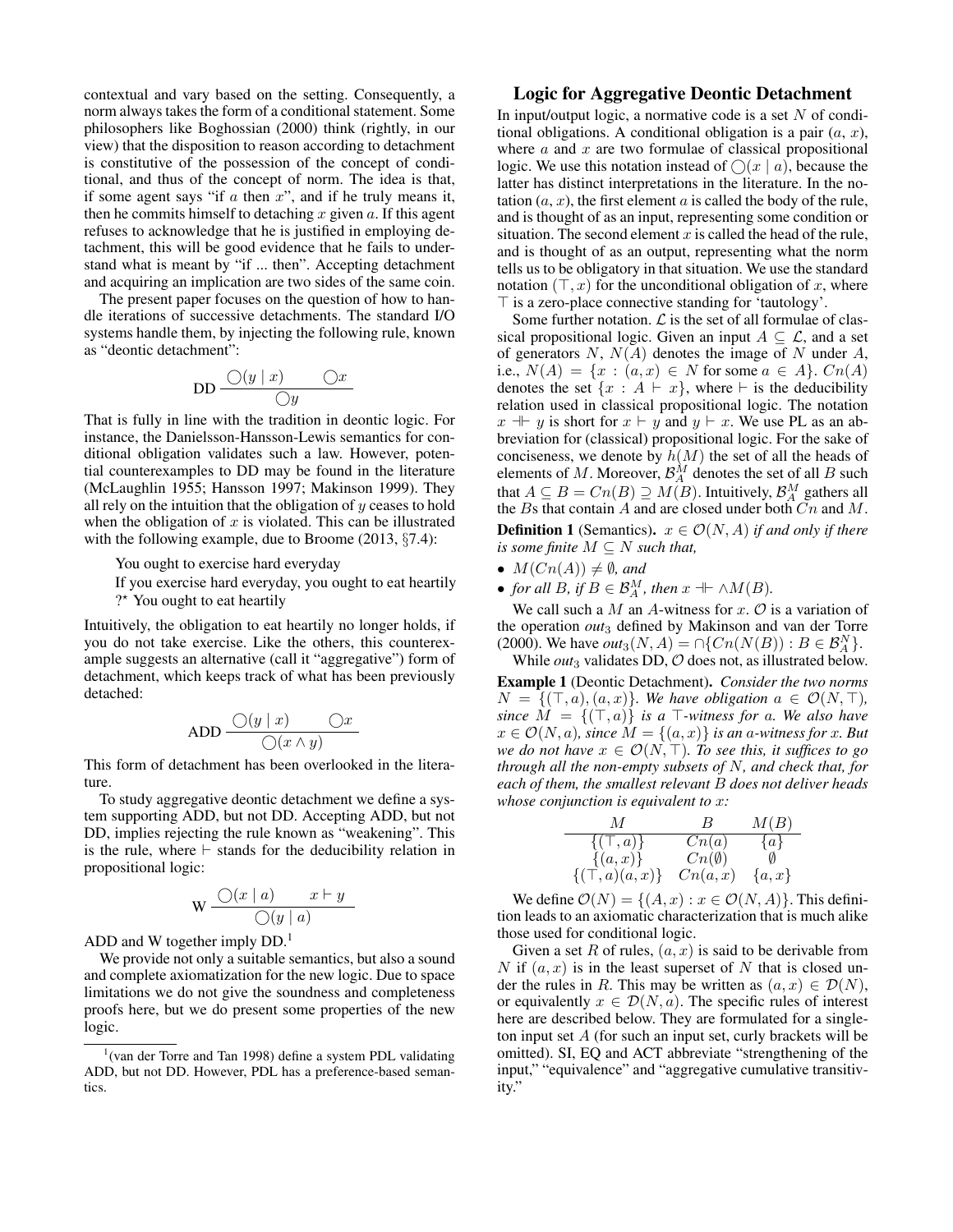**Definition 2** (Proof system).  $(a, x) \in \mathcal{D}(N)$  *if and only if*  $(a, x)$  *is derivable from* N *using the rules*  $\{SI, EQ, ACT\}.$ 

$$
SI \frac{(a,x)}{(b,x)} \qquad \qquad EQ \frac{(a,x)}{(a,y)} \qquad \qquad LQ \frac{(a,x)}{(a,y)}
$$

$$
ACT \frac{(a, x) \qquad (a \wedge x, y)}{(a, x \wedge y)}
$$

ACT yields ADD as a special case ( $a$  is  $\top$ ).

Where A is a set of formulae,  $(A, x) \in \mathcal{D}(N)$  means that  $(a, x) \in \mathcal{D}(N)$ , for some conjunction a of elements in A. Moreover,  $\mathcal{D}(N, A)$  is  $\{x : (A, x) \in \mathcal{D}(N)\}.$ 

**Theorem 1** (Completeness).  $\mathcal{O}(N, A) = \mathcal{D}(N, A)$ 

Below is an illustration.

Example 2 ("Change your mind!"). *Hansson (1997) gives the following example, with credit to Pörn:* 

*"Consider the hoary example of the man who ought to go to a meeting on August 5 and who ought to send, on August 2, a note explaining his absence, if and only if he is in fact going to be absent." (1997, p.425-6)*

*The example is structurally identical to the Chisholm example (Chisholm 1963). The norms involved may be rendered*  $as N = \{(\top, m), (m, s) \, (\neg m, \neg s)\}$ *, where* m *and s are for attending the meeting and sending a note, respectively. Given input*  $\top$ *, m*  $\land$  *s is outputed, but not s. This is as it should be. The obligation of* s *will not be triggered unless the agent is going to fulfil his primary obligation of* m*. In the violation context*  $\neg m$ *, m*  $\land$  *s is still outputed. If not, then the following intuitive deontic reasoning pattern would not be supported:*

*"August 2 arrives, and though he is able to attend the meeting, he has no intention of doing so. He argues: 'I ought to change my mind, forbear note-writing, and attend the meeting. ... My present fulfillment of this obligation will help make up for my sinfully staying at home on the fifth!'." (Hansson 1997, p. 426)*

In the remainder of this paper, we consider some properties of this new logic.

#### **Properties**

## Deontic properties

Exact factual detachment (EFD) and violation detection (VD) characterise what is special about *deontic* logic.

$$
\begin{array}{ll}\n\text{EFD} & (x, y) \in N \Rightarrow y \in \mathcal{O}(N, x) \\
\text{VD} & (A, y) \Rightarrow (A \cup \{\neg y\}, y)\n\end{array}
$$

Exact factual detachment represents that if there is a norm with precisely the context as body, then the output contains the head. On the one hand, exact factual detachment is relatively weak, as the context has to be *precisely* the body. The much stronger factual detachment principle (FD) discussed in the introduction imposes detachment when the body is *implied* by the context. On the other hand, exact factual detachment principle is already quite strong, as in context  $a$ from the norm  $(a, \perp)$  the contradiction  $\perp$  is detached, and

in case of a dilemma of  $(a, x)$  and  $(a, \neg x)$ , in context a both  $x$  and  $\neg x$  are detached.

Violation detection says that violations are explicit. The distinctive feature of norms and obligations with respect to other types of rules and modalities is that they can be violated. For example, dilemma examples arise because some obligation has to be violated, and contrary-to-duty examples arise because some obligation has been violated. Modal logic offers a useful representation for violations. An obligation for x has been violated if and only if we have  $\neg x \land \bigcirc x$ . In our notation with explicit norms, this is  $x \in \mathcal{O}(N, A)$ with  $\neg x \in Cn(A)$ .

Theorem 2. O *satisfies* EFD*,* FD *and* VD*.*

## Logical properties

Substitution (SUB), replacements of logical equivalents (RLE), implication (IMP) and paraconsistency (PC) say something about *logic*.

SUB  $x \in \mathcal{O}(N, A) \Rightarrow x[\sigma] \in \mathcal{O}(N[\sigma], A[\sigma])$ RLE  $\dot{N} \approx \dot{M} \Rightarrow \dot{\mathcal{O}}(\dot{N}) \subseteq \dot{\mathcal{O}}(\dot{M})$ IMP  $\mathcal{O}(N, A) \subseteq Cn(m(N) \cup A)$ PC  $x \in \overline{V}(N, A) \Rightarrow \exists M \subseteq N : x \in \mathcal{O}(M, A)$ and  $\mathcal{O}(M, A) \cup A$  consistent

Substitution is well known from classical propositional logic. We use the notation  $x[\sigma]$  to denote a substitution instance of x. Thus,  $x[\sigma]$  is obtained from x by replacing uniformly, in  $x$ , all occurrences of a propositional letter by the same propositional formula.  $A[\sigma]$  and  $N[\sigma]$  extend the notion of substitution instance to sets of formulae, and sets of norms in the straightforward way.

Replacement for logically equivalent expressions expresses a principle of irrelevance of syntax. For  $N \approx M$ , read "N is (logically) equivalent to  $\overline{M}$ ". The simplest way to define  $\approx$  is as follows:  $N \approx M$  whenever M is obtained from N, by replacing each  $(b, y) \in N$  with some  $(c, z)$  such that b is equivalent with c, and y is equivalent with z.

Implication makes use of the so-called materialisation of a normative system, which means that each norm  $(a, x)$  is interpreted as a material conditional  $a \rightarrow x$ , i.e. as the propositional sentence  $\neg a \lor x$ . The implication property says that if the materializations of N, written as  $m(N)$ , do not imply  $a \to x$ , then  $(a, x) \notin \mathcal{O}(N)$ . This represents the idea that we cannot derive more than we can derive in propositional logic. In general, implication in the base logic is the upper bound.

To prevent explosion we do not want to derive the whole language, unless maybe in pathological cases in which the normative system contains a norm for each propositional formula. A consequence relation may be said to be paraconsistent if it is not explosive, though there are various ways to make this formal.

To define our paraconsistency property, we distinguish obligations representing violations from other obligations. That is, we decompose an operator  $\mathcal{O}(N, A)$  into two operators  $V(N, A)$  and  $\overline{V}(N, A)$ , such that

- $V(N, A) = \{x \in \mathcal{O}(N, A) \mid \neg x \in C_n(A)\}\$
- $\overline{V}(N, A) = \mathcal{O}(N, A) \setminus V(N, A)$